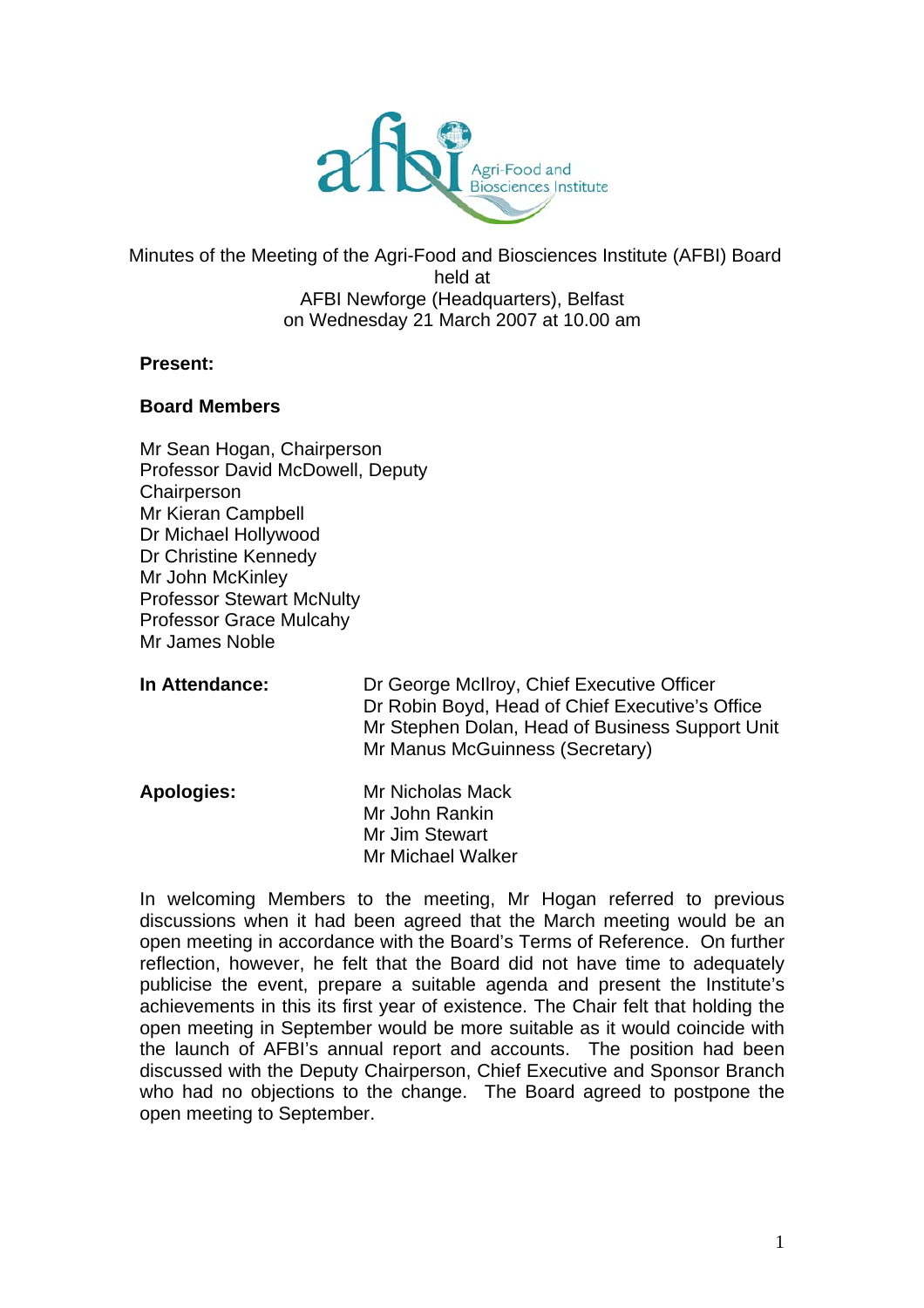# **1. Minutes of the meeting held on 21 February 2007**

The minutes of the meeting held on 21 February 2007 were agreed.

#### **2. Matters Arising**

#### 2.1 **Minutes of the meeting with DARD on 21 December 2006**

Dr McIlroy reported that an agreed note of the meeting held with the DARD Permanent Secretary on 21 December 2006 was now available. This would be helpful in future dealings with a new Permanent Secretary.

### **3. Report from the Chief Executive's Office**

Dr Boyd presented slides on two aspects relating to his business area.

#### 3.1 **Publications and Events**

This presentation gave a summary of News Releases (56) and News Articles (48) issued in AFBI's first year (to 14 March 2007), Publications, Television (BBC Newsline) and Radio (Radio Ulster – Farm Gate) items, events at Hillsborough and commissioning of the RV "*Corystes*". Activities in these areas will increase as AFBI develops its customer base and marketing strategy.

### 3.2 **AFBI Business Potential in the Punjab**

- 3.2.1 Dr Boyd made a presentation on his visit to the Punjab, India as a member of the British Agri-Food Consortium (BAC). This summarised meetings with farmers and processing factories and rice mills visited. The visit was the first stage in a process of advising the Punjab Agri-Food Corporation (PAFC) about the needs of agri-food organisations in the region, on improving production, enhancing quality and traceability and thus in expanding their local and international markets... Five main areas which needed to be addressed were identified – benchmarking against international best practice, an agricultural census, strategic modelling of the key issues affecting the Punjab agricultural sector, education and research, and electronic communication (e.g. portal).
- with good prospects for significant contracted work by AFBI via BAC. 3.2.2 A report had been submitted to PAFC and if accepted, resources were available for the next action stage. While this was a region with low standards, cheap labour and poor processing conditions it was one AFBI could have a lead role in future developments and had the skills to meet what could be a substantial body of work.
- 3.2.3 The Board welcomed this interesting and positive report and were encouraged by the opportunities for AFBI, not just in the five action areas, but in other aspects of agriculture and the potential for new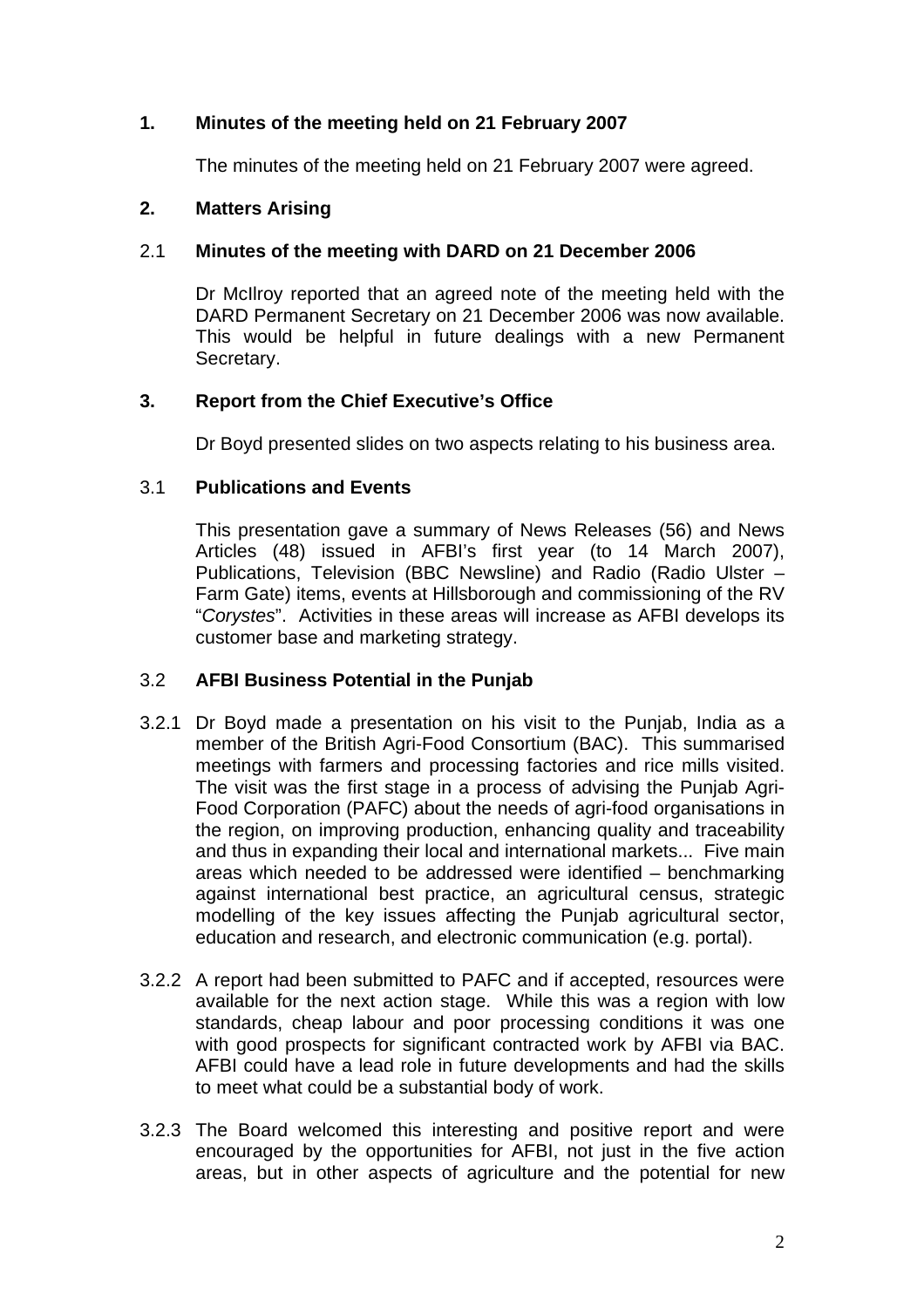international links to be created. A number of points and comments were made in a wide ranging discussion.

- (i) While AFBI should be looking to create new business, it cannot be perceived to be supporting competitors to NI Industry. We must look for the benefits to AFBI, NI plc etc and have an output which is sustainable, aligns with AFBI's longer term plans and brings business to Northern Ireland.
- (ii) As well as establishing the PAFC as a new customer, there is the opportunity to build an interrelationship with India, thus opening up the market for selling NI plc. The BAC team went to the Punjab by invitation – if AFBI do not avail of the opportunities now opened up, someone else will.
- (iii) The management and availability of AFBI staff for this work could be an issue and needs to be addressed carefully. There were a number of approaches, for example contract staff for a fixed period, QUB-employed staff, use of PhD students. AFBI has staff with worldwide experience. However, the needs of other areas of AFBI's research business must be balanced against these new opportunities.
- (iv) It would be useful at an early stage to speak to other Northern Ireland people who have experience with business in such areas as the Punjab. NICO is one such body.
- (v) More generally, the Board would welcome engagement with Management on the long term business strategy for AFBI. There is a need for AFBI to secure and expand its position. This is best managed within focused strategic thinking.
- 3.2.4 In conclusion it was agreed that a Marketing Strategy will be brought to the Board. This does not have to be a finalised document but it would be timely for the Board to see this at an early stage.

# **4. Report from the Business Support Unit**

### 4.1 **Risk Management**

 by Division and Branch Heads, had been held on 5 March 2007. 4.1.1 Mr Dolan said that there were no new risks or significant movement in risks to report to the Board. A Risk Management Workshop, attended Internal Audit had facilitated discussion and identification of items for a new AFBI Corporate Risk Register and this will be brought to the Audit Committee meeting on 23 April 2007 before presenting to the Board.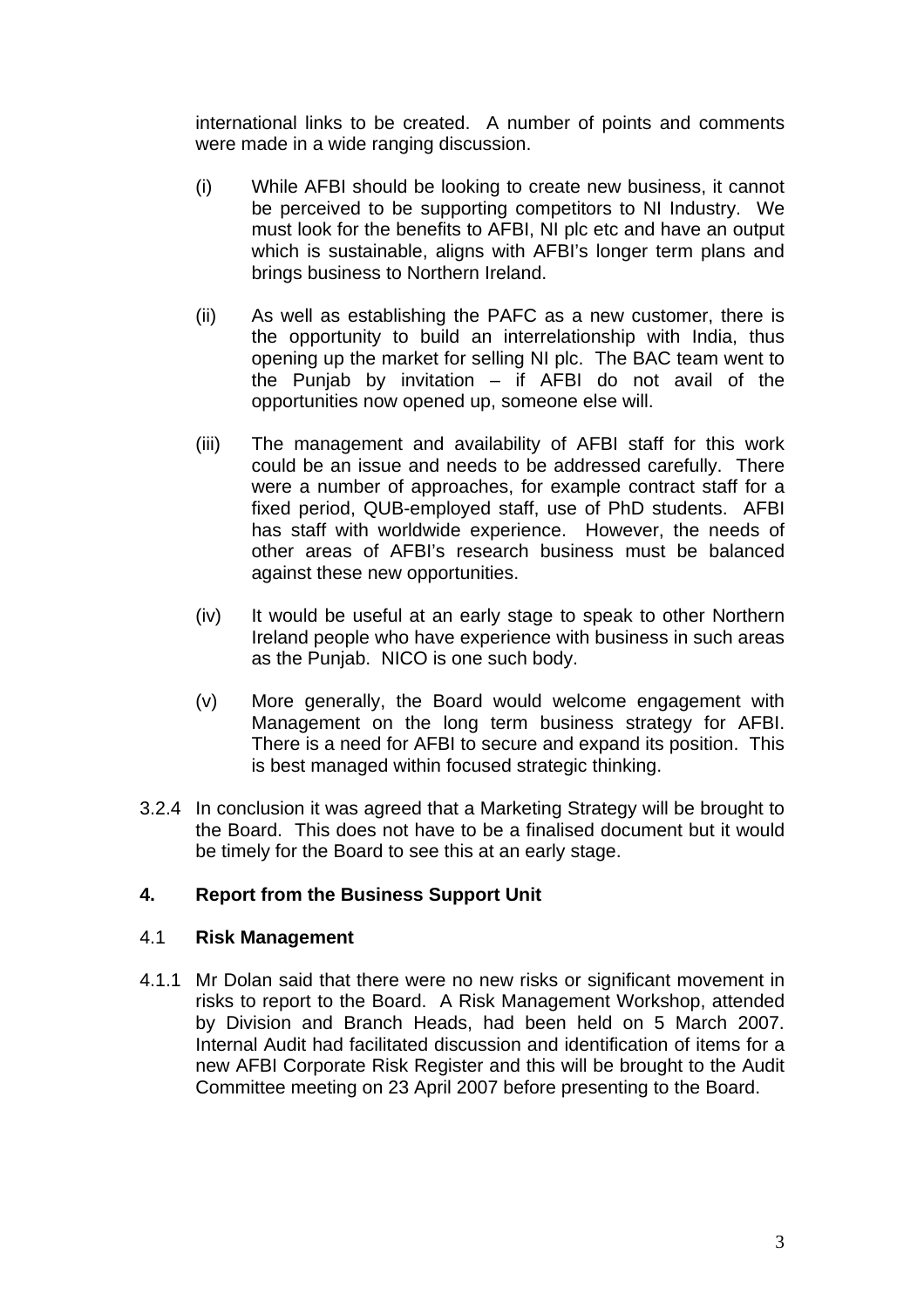# 4.2 **Pension Matters**

- 4.2.1 Mr Dolan reported that the AFBI CEO and Head of the Business Support Unit had met with former ARINI staff at Hillsborough to update them on the position and to give the Board's assurance of its determination to resolve the matter. The meeting was conducted in a positive manner although it was not possible to give complete reassurance to staff. The Government Actuary Department (GAD) has been asked to clarify its position in supporting AFBI in this matter and to enter into negotiations with NILGOSC to determine a transfer value to the PCSPS(NI).
- 4.2.2 The Board agreed that every effort must continue to be made to resolve this issue as quickly as possible. They would want to see it resolved by July 2007. Subject to the response from GAD about their role, the Board agreed in principle to commission an independent actuary to work for AFBI.

### 4.3 **Finance**

4.3.1 Mr Dolan presented the finance table which showed a range of underspends and overspends, resulting in an overall projected overspend of some £126k. However, with additional income expected, final VAT figures and other revisions, an outturn closer to 100% spend of budget is expected. In discussion on the low percentage spend to date on some ring-fenced and capital equipment budgets, it was confirmed that with some staff costs adjustments and on the basis of invoices received and orders placed for equipment, the total budgets allocated would be spent by 31 March 2007.

# **5. Business Plan 2007-08**

- 5.1 Mr Dolan presented a draft Business Plan for 2007-08 which had been circulated to members prior to the meeting. This was very much a first draft prepared after workshops with, initially, the Heads of Divisions and then the Heads of Branches and was presented to the Board for their contribution on high level objectives, and to provide comment in correspondence. The plan is drafted in the context that the budget for next year has not yet been set for AFBI, or indeed for DARD or NICS Departments, and the Comprehensive Spending Review (CSR) which makes significant budget reductions in future years. The Business Plan specifies the actions to be performed during the year in pursuit of the objectives in the Corporate Plan – the existing Corporate Plan will be revised to reflect the CSR reductions over the period 2008-2011.
- 5.2 Discussions centred on the environment in which the Business Plan was being prepared and its links with the Corporate Plan:
	- In financial terms, the planning process and strategic objectives have to be considered in the context of CSR reductions and ring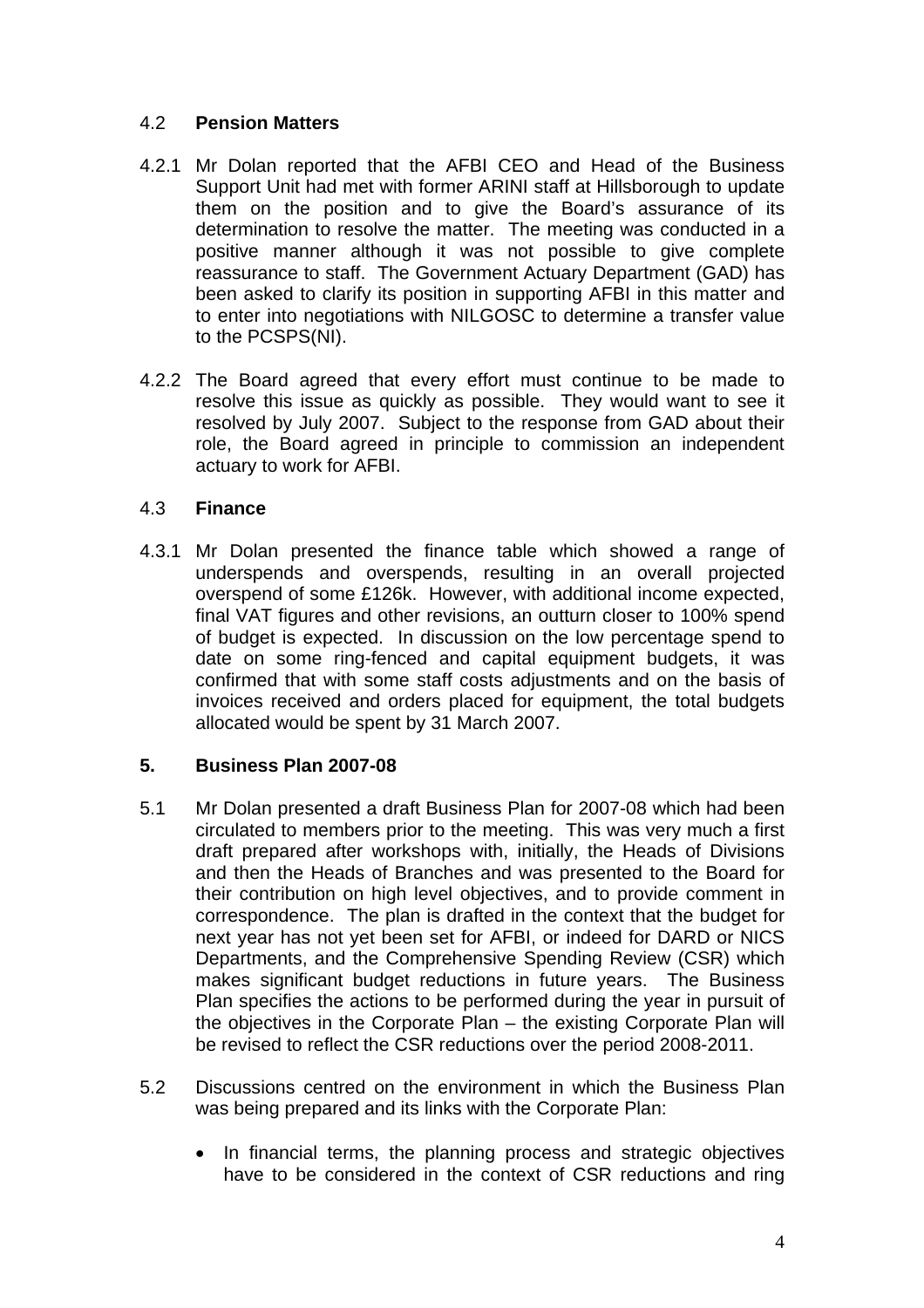fenced funds (EREF and Science & Skills) coming to an end this year. The target of £4.6m income in 2007-2008 to complement the grant-in-aid was realistic and necessary in maintaining the current staffing levels and in fulfilling our work programme with DARD.

- Business Plan for 2007-08 aligns with the existing Strategic Plan. • The Chair recognised a comment that the 2007-08 Business Plan was being prepared before the review of the Corporate Plan for 2008-2011, whereas normally the process is that the Business Plan would follow the Strategic/Corporate Plan. It was explained that the The Corporate Plan 2008-2011 will be in place before the Business Plan for 2008-09 is written.
- Plan and send this to members as soon as possible after the meeting. 5.3 It was agreed that AFBI management would draft a Revised Corporate This would allow members to be in a better position to discuss the Corporate Plan and a linked Business Plan at the April meeting.

### **6. Remuneration Committee**

- 6.1 Professor McDowell reported on a meeting of the Remuneration Committee held on 15 March 2007. He set out the role of the Committee as a sub-group of the Board in undertaking relevant tasks specifically defined and handed down by the Board. The meeting was the first step in reviewing and making recommendations on a Rewards to Staff Scheme which was the first task allocated by the Board.
- 6.2 There was a consensus in the Committee that the Rewards Scheme was a very complex matter which would have serious and expensive consequences for the Institute if incorrectly formulated. Also, that independent input from someone with appropriate expertise might be needed. The Rewards Scheme would have wider implications than just AFBI and would send out major signals of intent both internally and externally. The draft Scheme, while a good starting point, raised many unanswered questions. Care must be taken that a Rewards Scheme did not become the driver of AFBI business – its place should be to follow, not lead.
- 6.3 Any Rewards Scheme would have to be agreed by DARD and DFP which could take up to a year. A lot of work needed to be done before then, including benchmarking with BBSRC and MOD schemes and clarification of a range of financial and other data. Discussions have been held with an IPR and Patents expert in the AFBI Legal Advisers. TUS have been informed of the proposal to have a Scheme.
- 6.4 The Remuneration Committee proposed a staged approach to addressing all aspects of the Scheme. These needed to be carefully considered and clarified to avoid any ambiguity or uncertainty. The Scheme will need to be compatible with the AFBI Business Plan. The Committee will draw up a list of questions and discuss these with